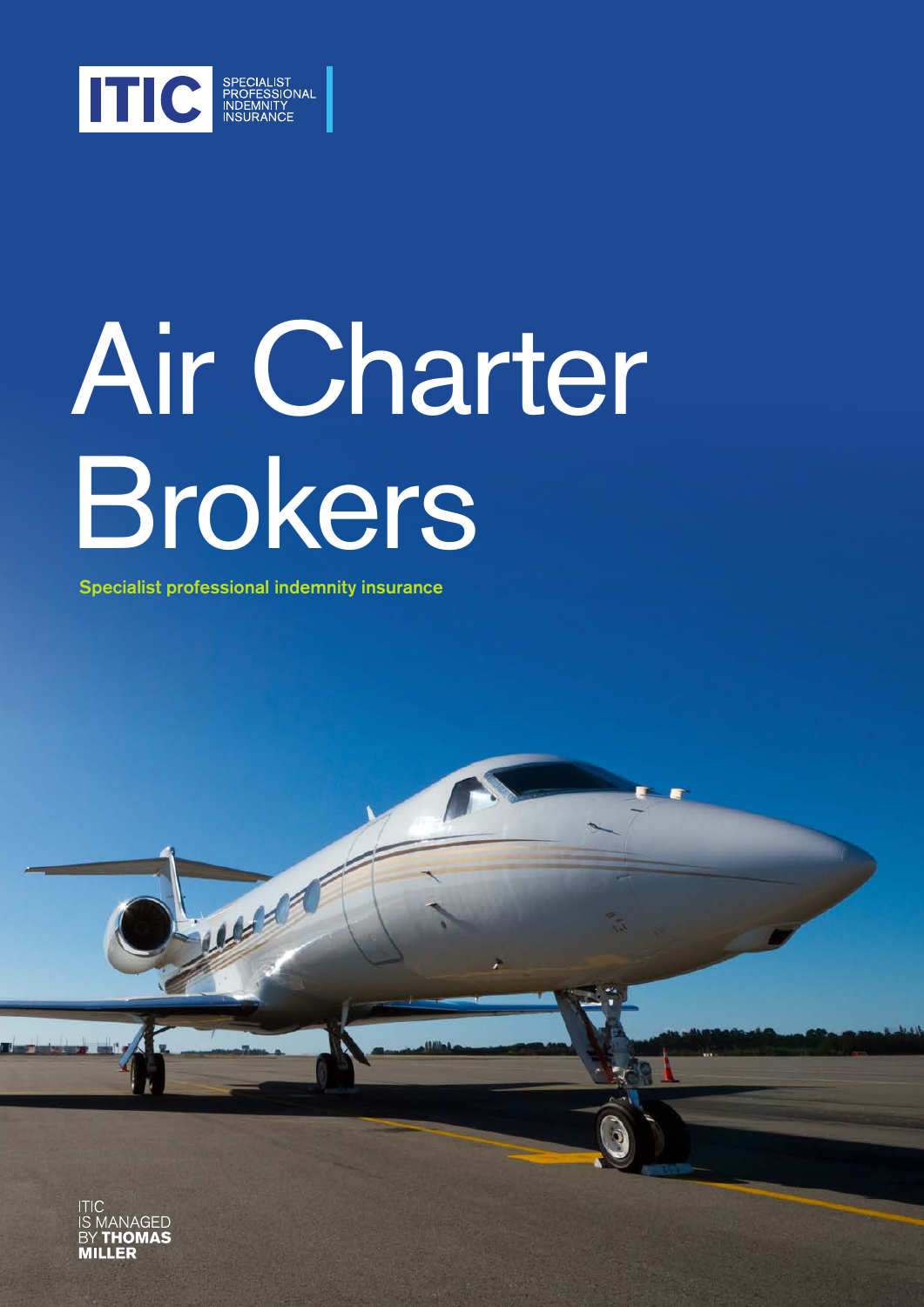# Professional indemnity insurance for air charter brokers

### Policy highlights

- **Worldwide professional indemnity** (errors & omissions) cover
- **Legal defence costs insurance**
- **Automatic cover for subcontractors**
- **Contractual risk management guidance**
- **Quality loss prevention advice**
- No external shareholders
- **Support from worldwide network** of correspondents
- **Discretionary insurance adjudicated upon** by fellow transport industry professionals
- **Mutual dividends paid at renewal**
- **Underwritten with industry knowledge**

## Why choose **TIC** ?

| <b>ITIC provides professional</b><br>indemnity insurance at cost | ITIC is the mutual insurer of the transport industry with no external shareholders<br>to take a profit from the business.                                                                                                                                                                                     |
|------------------------------------------------------------------|---------------------------------------------------------------------------------------------------------------------------------------------------------------------------------------------------------------------------------------------------------------------------------------------------------------|
| <b>ITIC will provide a</b><br>sympathetic approach               | ITIC understands that you will often have commercial relationships which will<br>need preserving and will work with you to allow that business association to<br>continue. ITIC's unique insurance cover could support any claim which may<br>not normally be paid by another professional indemnity insurer. |
| <b>ITIC understands your business</b>                            | ITIC's specialist knowledge of your business will make it quicker and easier<br>for you to obtain advice and support on a claim under your professional<br>indemnity insurance.                                                                                                                               |
| <b>ITIC is more than just insurance</b>                          | As an assured at ITIC you will receive support from a team who understand<br>the unique situations and liabilities that your business faces.                                                                                                                                                                  |
| <b>ITIC pays dividends annually</b>                              | Surplus funds have been paid out to the members in the form of continuity<br>credit since 1994.                                                                                                                                                                                                               |

**REAL**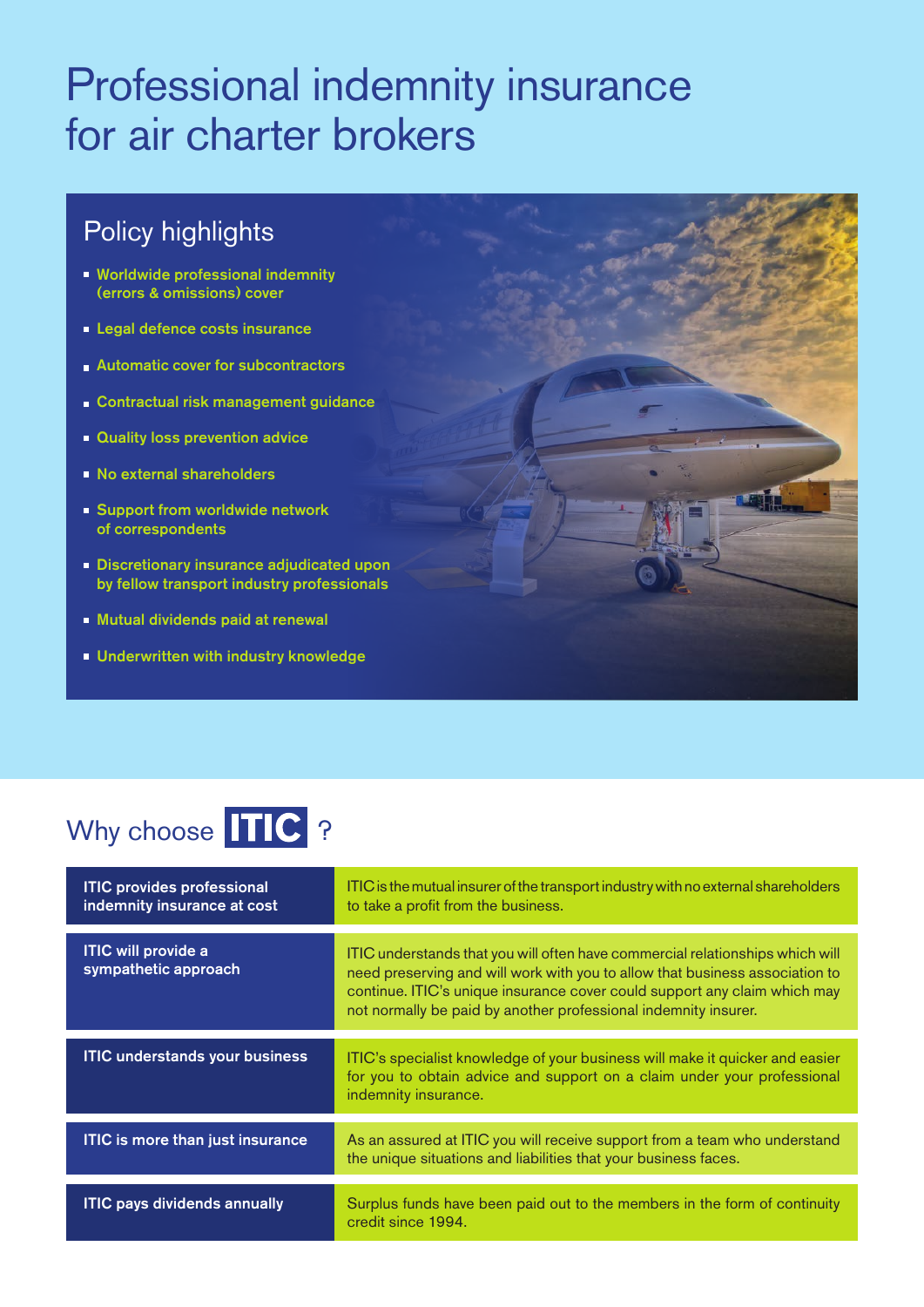Whether you arrange the charter of small jets, fix flag carriers or are involved in the fixing of aircraft under ACMI, wet, dry or damp leases, ITIC covers your professional indemnity needs. To demonstrate potential liabilities in this sector, the following claims scenarios may be helpful.

#### Turbo technical trouble

The broker reviewed the available options for the principal and recommended the use of a small business jet which would offer a short flight time and enhanced comfort. However, the principal wanted a cheaper alternative and the broker instead looked to source a small turbo-prop for the flight.

The broker was unable to identify a suitable aircraft from his normal network. However, a colleague advised of a small operator who they had used before at short notice. This operator did have an aircraft available and the lease agreement was quickly drawn up. As part of his usual due diligence processes, the broker checked the air operator's certificate (AOC) and details of the aircraft registration on the CAA website. He also obtained verbal assurances from the operator that the aircraft met all continuing airworthiness requirements.

Shortly after the planned departure time the broker received another call from his principal saying that the aircraft had diverted into East Midlands Airport with a technical defect. The broker eventually made contact with the operator and learnt that the aircraft technical problem was related to a known defect that had been deferred for some time under the provisions of the minimum equipment list. The aircraft was consequently not airworthy for several days while the defect was rectified.

The principal accused the broker of negligence. He claimed that the broker had failed to exercise reasonable care when sourcing the aircraft, and held the broker liable for the costs of leasing an alternative aircraft. ITIC defended the broker's position as it was felt that the broker had acted with all due skill and care, and had taken all the steps that a reasonable broker would have done in such a limited time frame.

A settlement was eventually reached, but the legal costs incurred were substantial. Both claim and costs were covered by ITIC.

#### Own goal

An air charter broker entered into a chartering contract with the operator of an Airbus for the transportation of 500 football fans from Spain to Italy. The air charter broker signed the contract as agent for their Principal, which was a Spanish travel agency.

The chartering contract stated that the football fans were to be flown from Madrid to Milan, over a series of two flights. The return flights were scheduled for a day or two later. The total cost of the flights was US\$ 475,000.

As the aircraft was being prepared for the empty leg to Spain, it was grounded by the UK Civil Aviation Authority (as it was located in the UK) for failing a safety inspection. The failure was due to a number of safety defects coming to light which were not in compliance with international aviation standards. The following day, which was the scheduled date

of the first flight, the chartering contract was terminated due to the serious nature of the safety problems, and the timescales for repair not being known.

The air charter broker then entered into a second chartering contract, (again acting as agent for their travel agent Principal) with an operator of a Boeing 737-800. This contract was to carry out three flights (as the aircraft was slightly smaller) from Spain to Italy between 24th and 28th May, and a return flight on 29th May. The return flight was stated as being "subject to availability". The total cost of the new flights was US\$ 917,000; US\$ 442,000 more expensive than the first flights – and not all the passengers would fit on the single flight home.

However, on 28th May, the return flight, (which had always been known by the travel agency to be "subject to availability") was cancelled by the second operator – as it was not available. The air charter broker notified the travel agency and reimbursed them US\$ 200,000, which was the cost of the return flight.

The travel agency still had 500 football fans to return home. As a result, they entered into a third chartering contract for two return flights with a new aircraft operator, which was arranged without the intervention of the air charter broker. These return flights were US\$172,000 more expensive than the previously cancelled flight.

The travel agency sent a letter of claim to the air charter broker alleging firstly that they breached their duty of care to their Principal, and secondly that they had failed to perform their contractual duties. This second claim was brought not under the terms of the chartering contract, but under the terms of a separate contract which was in place between the air charter broker and the travel agency. Indemnity was sought for all additional costs incurred by the travel agent in relation to the alternative flights operated, as well as reputation damage, communication and PR expenses, loss of earnings, various additional expenses incurred by the travel agent's client and defence costs. The total quantum for both documented and undocumented losses came to just under EUR 3.3m.

The air charter broker's general terms and conditions limited their liability, and stated that they could not be held liable for direct or indirect losses resulting from the operation or absence of operation of any flights on behalf of their Principal, its Employees, Agents or Passengers and also excluded consequential damages. The travel agent disputed that they were bound by these general terms and conditions as they did not sign them. The action was brought in Germany as German law governed the contract.

ITIC assisted in the defence of the air charter broker. Ultimately the defence was successful. It was held that they had not been negligent and were not to blame for the failures of the operators of the aircraft, over which they had no control. Despite successfully defending the claim, the air charter broker incurred legal costs of over EUR 280,000. These costs were reimbursed by ITIC.

The cost of innocence can be high. The manufacturers offered to repair the keel but if they had done so it would still have been unsuitable for racing due to the design error. ITIC agreed that a keel of the correct specification should be supplied and additional costs were settled by ITIC.